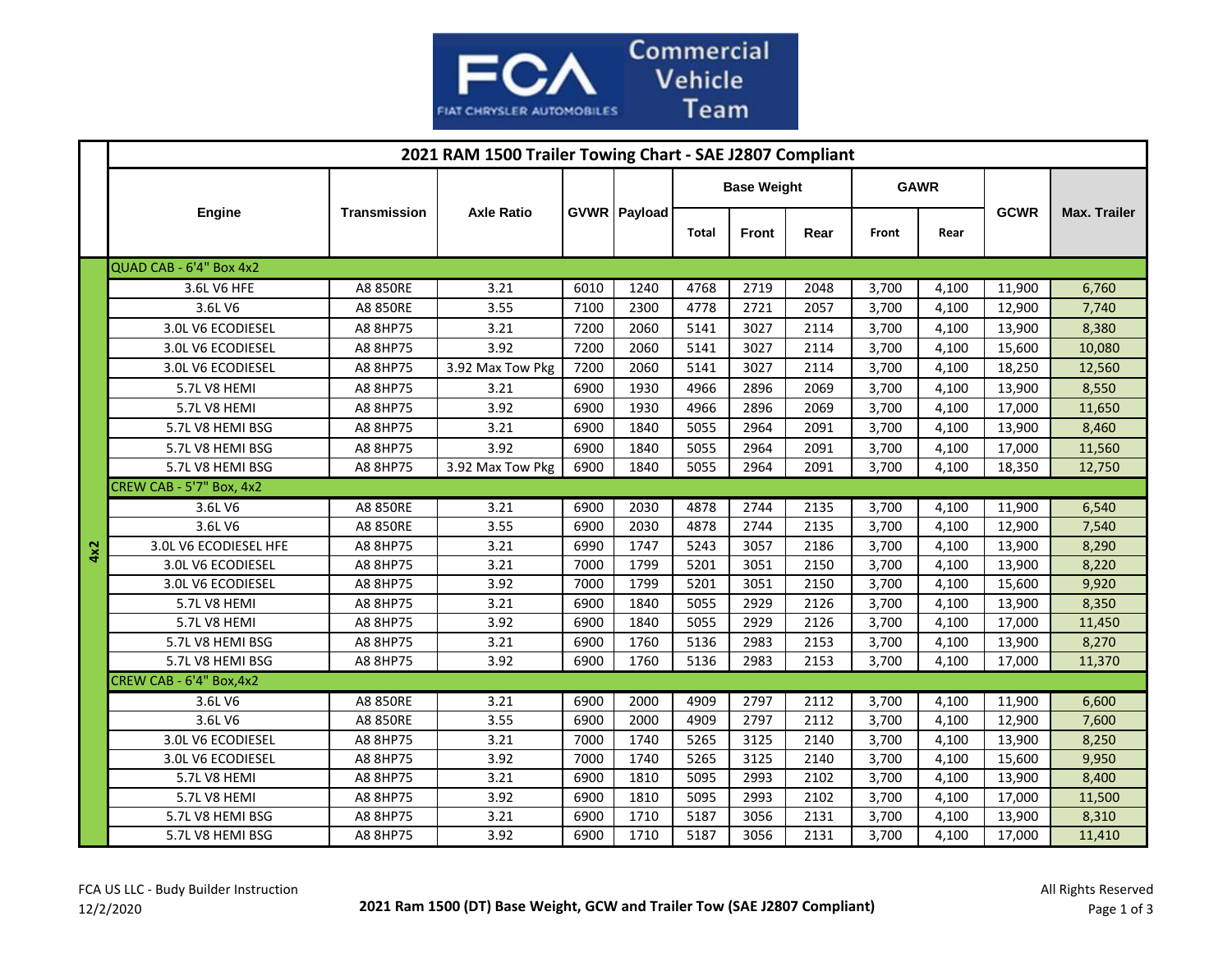

|            | 2021 RAM 1500 Trailer Towing Chart - SAE J2807 Compliant |              |                   |      |                     |                    |              |      |             |       |             |                     |
|------------|----------------------------------------------------------|--------------|-------------------|------|---------------------|--------------------|--------------|------|-------------|-------|-------------|---------------------|
|            | <b>Engine</b>                                            | Transmission | <b>Axle Ratio</b> |      | <b>GVWR</b> Payload | <b>Base Weight</b> |              |      | <b>GAWR</b> |       |             |                     |
|            |                                                          |              |                   |      |                     | <b>Total</b>       | <b>Front</b> | Rear | Front       | Rear  | <b>GCWR</b> | <b>Max. Trailer</b> |
|            | QUAD CAB - 6'4" Box 4x4                                  |              |                   |      |                     |                    |              |      |             |       |             |                     |
|            | 3.6L V6                                                  | A8 850RE     | 3.21              | 6800 | 1830                | 4975               | 2886         | 2089 | 3,900       | 4,100 | 11,900      | 6,530               |
|            | 3.6L V6                                                  | A8 850RE     | 3.55              | 6800 | 1830                | 4975               | 2886         | 2089 | 3,900       | 4,100 | 12,900      | 7,530               |
|            | 3.0L V6 ECODIESEL                                        | A8 8HP75     | 3.21              | 7100 | 1770                | 5339               | 3188         | 2150 | 3,900       | 4,100 | 13,900      | 8,170               |
|            | 3.0L V6 ECODIESEL                                        | A8 8HP75     | 3.92              | 7100 | 1770                | 5339               | 3188         | 2150 | 3,900       | 4,100 | 15,600      | 9,870               |
|            | 5.7L V8 HEMI                                             | A8 8HP75     | 3.21              | 7100 | 1940                | 5163               | 3073         | 2090 | 3,900       | 4,100 | 13,900      | 8,330               |
|            | 5.7L V8 HEMI                                             | A8 8HP75     | 3.92              | 7100 | 1940                | 5163               | 3073         | 2090 | 3,900       | 4,100 | 17,000      | 11,430              |
|            | 5.7L V8 HEMI BSG                                         | A8 8HP75     | 3.21              | 7100 | 1820                | 5271               | 3137         | 2134 | 3,900       | 4,100 | 13,900      | 8,230               |
|            | 5.7L V8 HEMI BSG                                         | A8 8HP75     | 3.92              | 7100 | 1820                | 5271               | 3137         | 2134 | 3,900       | 4,100 | 17,000      | 11,330              |
|            | CREW CAB - 5'7" Box, 4x4                                 |              |                   |      |                     |                    |              |      |             |       |             |                     |
|            | 3.6L V6                                                  | A8 850RE     | 3.21              | 6900 | 1838                | 5062               | 2904         | 2158 | 3,900       | 4,100 | 11,900      | 6,460               |
|            | 3.6L V6                                                  | A8 850RE     | 3.55              | 6900 | 1838                | 5062               | 2904         | 2158 | 3,900       | 4,100 | 12,900      | 7,460               |
|            | 3.0L V6 ECODIESEL                                        | A8 8HP75     | 3.21              | 7200 | 1770                | 5428               | 3225         | 2203 | 3,900       | 4,100 | 13,900      | 7,780               |
| $4\times4$ | 3.0L V6 ECODIESEL                                        | A8 8HP75     | 3.92              | 7200 | 1770                | 5428               | 3225         | 2203 | 3,900       | 4,100 | 15,600      | 9,480               |
|            | 5.7L V8 HEMI                                             | A8 8HP75     | 3.21              | 7100 | 1870                | 5237               | 3096         | 2141 | 3,900       | 4,100 | 13,900      | 8,220               |
|            | 5.7L V8 HEMI                                             | A8 8HP75     | 3.92              | 7100 | 1870                | 5237               | 3096         | 2141 | 3,900       | 4,100 | 17,000      | 11,320              |
|            | 5.7L V8 HEMI BSG                                         | A8 8HP75     | 3.21              | 7100 | 1800                | 5308               | 3149         | 2159 | 3,900       | 4,100 | 13,900      | 8,100               |
|            | 5.7L V8 HEMI BSG                                         | A8 8HP75     | 3.92              | 7100 | 1800                | 5308               | 3149         | 2159 | 3,900       | 4,100 | 17,000      | 11,200              |
|            | 6.2L SUPERCHARGED HEMI V8 SRT                            | A8 8HP75     | 3.55              | 7800 | 1310                | 6396               | 3664         | 2732 | 4,300       | 4,200 | 15,160      | 8,100               |
|            | CREW CAB - 6'4" Box, 4x4                                 |              |                   |      |                     |                    |              |      |             |       |             |                     |
|            | 3.6L V6                                                  | A8 850RE     | 3.21              | 6900 | 1790                | 5106               | 2975         | 2131 | 3,900       | 4,100 | 11,900      | 6,290               |
|            | 3.6L V6                                                  | A8 850RE     | 3.55              | 6900 | 1790                | 5106               | 2975         | 2131 | 3,900       | 4,100 | 12,900      | 7,290               |
|            | 3.0L V6 ECODIESEL                                        | A8 8HP75     | 3.21              | 7200 | 1740                | 5453               | 3287         | 2166 | 3,900       | 4,100 | 13,900      | 7,910               |
|            | 3.0L V6 ECODIESEL                                        | A8 8HP75     | 3.92              | 7200 | 1740                | 5453               | 3287         | 2166 | 3,900       | 4,100 | 15,600      | 9,610               |
|            | 5.7L V8 HEMI                                             | A8 8HP75     | 3.21              | 7100 | 1800                | 5302               | 3162         | 2140 | 3,900       | 4,100 | 13,900      | 8,200               |
|            | 5.7L V8 HEMI                                             | A8 8HP75     | 3.92              | 7100 | 1800                | 5302               | 3162         | 2140 | 3,900       | 4,100 | 17,000      | 11,300              |
|            | 5.7L V8 HEMI BSG                                         | A8 8HP75     | 3.21              | 7100 | 1690                | 5415               | 3214         | 2200 | 3,900       | 4,100 | 13,900      | 7,940               |
|            | 5.7L V8 HEMI BSG                                         | A8 8HP75     | 3.92              | 7100 | 1690                | 5415               | 3214         | 2200 | 3,900       | 4,100 | 17,000      | 11,040              |